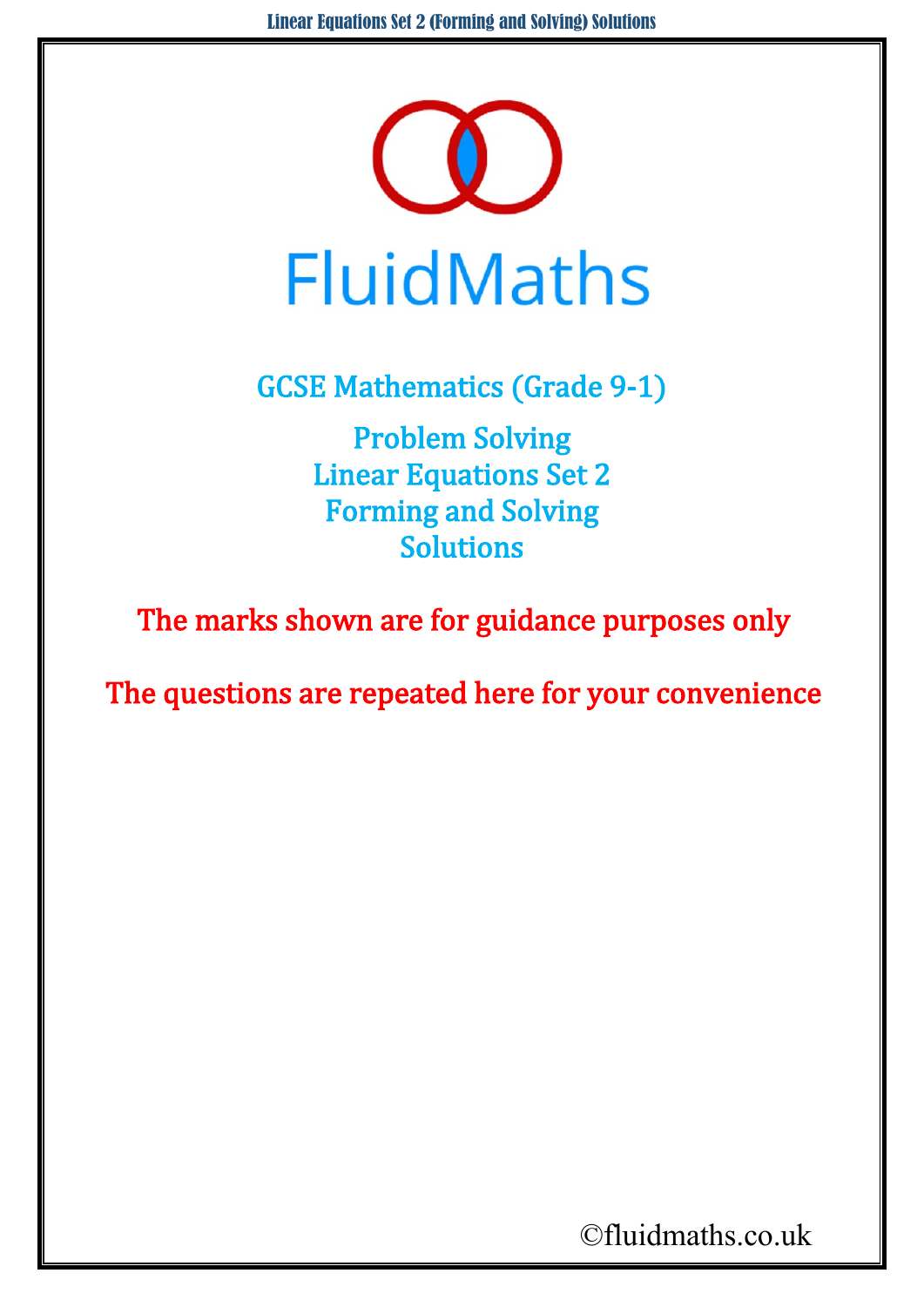$1 \mid A$  mobile phone dealer has 50 mobile phones in his shop. He also has some mobile phones in his warehouse. A third of the phones from the warehouse are transferred to the shop. He now has three times as many mobile phones in

the shop as in the warehouse.

How many mobile phones does the dealer have altogether? Solution

Let the number of phones in the warehouse be  $x$ So,  $\frac{1}{3}x$  was transferred from the warehouse to the shop The number of phones in the warehouse is now  $x-\frac{1}{3}x=$ 2  $\frac{1}{3}x$  [1mark]

The number of phones in the shop is now  $50 + \frac{1}{3}x$  [1mark]

The number of phones in the shop is now three times the number in the warehouse

Therefore, 
$$
50 + \frac{1}{3}x = 3 \times \frac{2}{3}x
$$
 [1mark]  
\n $50 + \frac{1}{3}x = \frac{6}{3}x$   
\n $150 + x = 6x$  [1mark]  
\n $150 = 5x$   
\n $x = 30$  [1mark]

Therefore, the dealer has  $50 + 30 = 80$  mobile phones [1mark]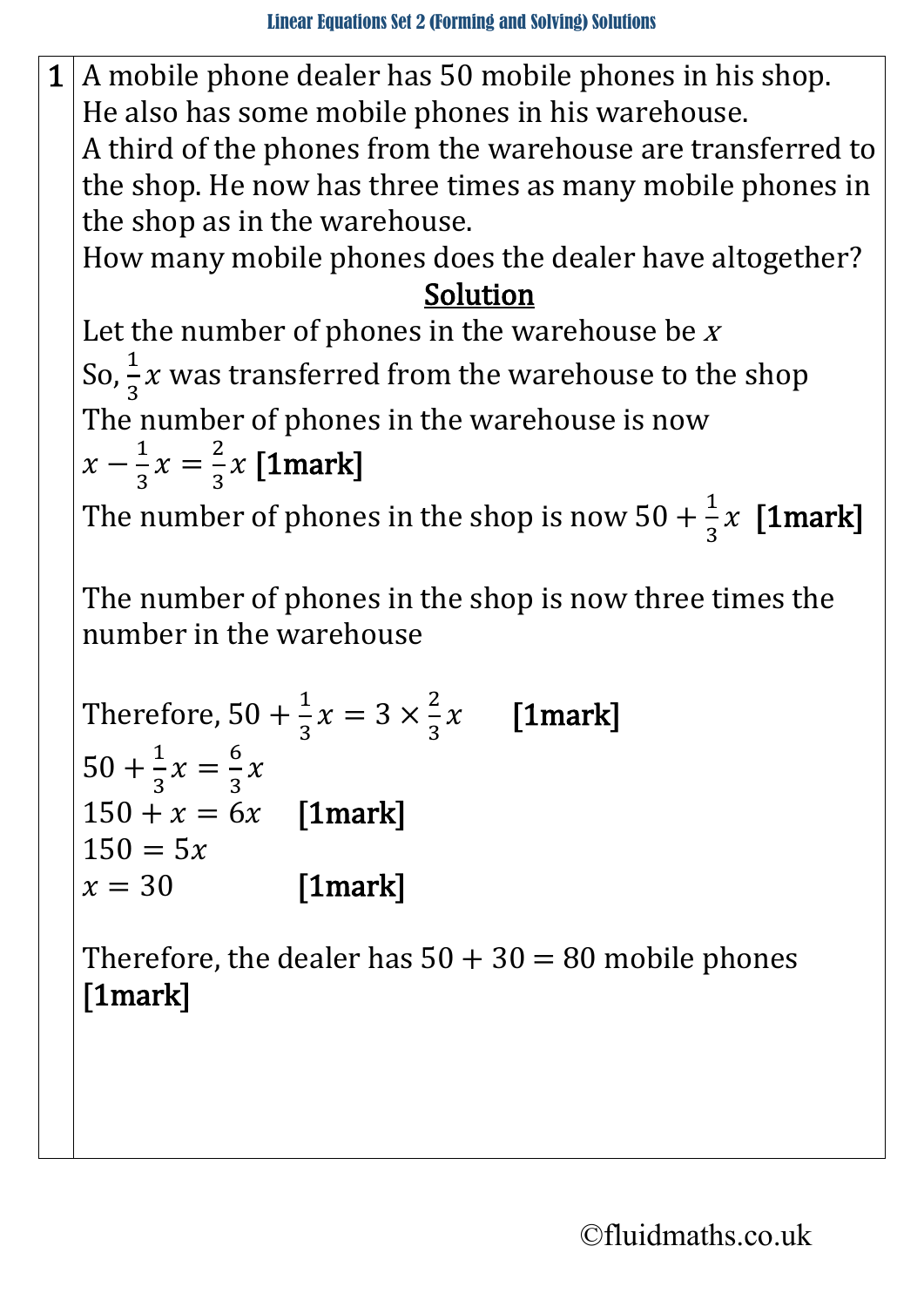2 The sum of three positive numbers is 98 The first number is 16 more than the second number The first number is also half of the third number Find the 3 numbers.

## Solution

Let the 1<sup>st</sup> number be  $n$ Then the 2<sup>nd</sup> number is  $n - 16$ The 3<sup>rd</sup> number is  $2n$ 

```
Now add all the expressions 
n + n - 16 + 2n = 98 [1mark]
4n - 16 = 984n = 114n = 28.5 [1mark]
```
Therefore, the  $2^{nd}$  number will be  $28.5 - 16 = 12.5$ [1mark]

So, the 3<sup>rd</sup> will be  $2 \times 28.5 = 57$  [1mark]

Hence the three numbers are 28.5, 12.5, 57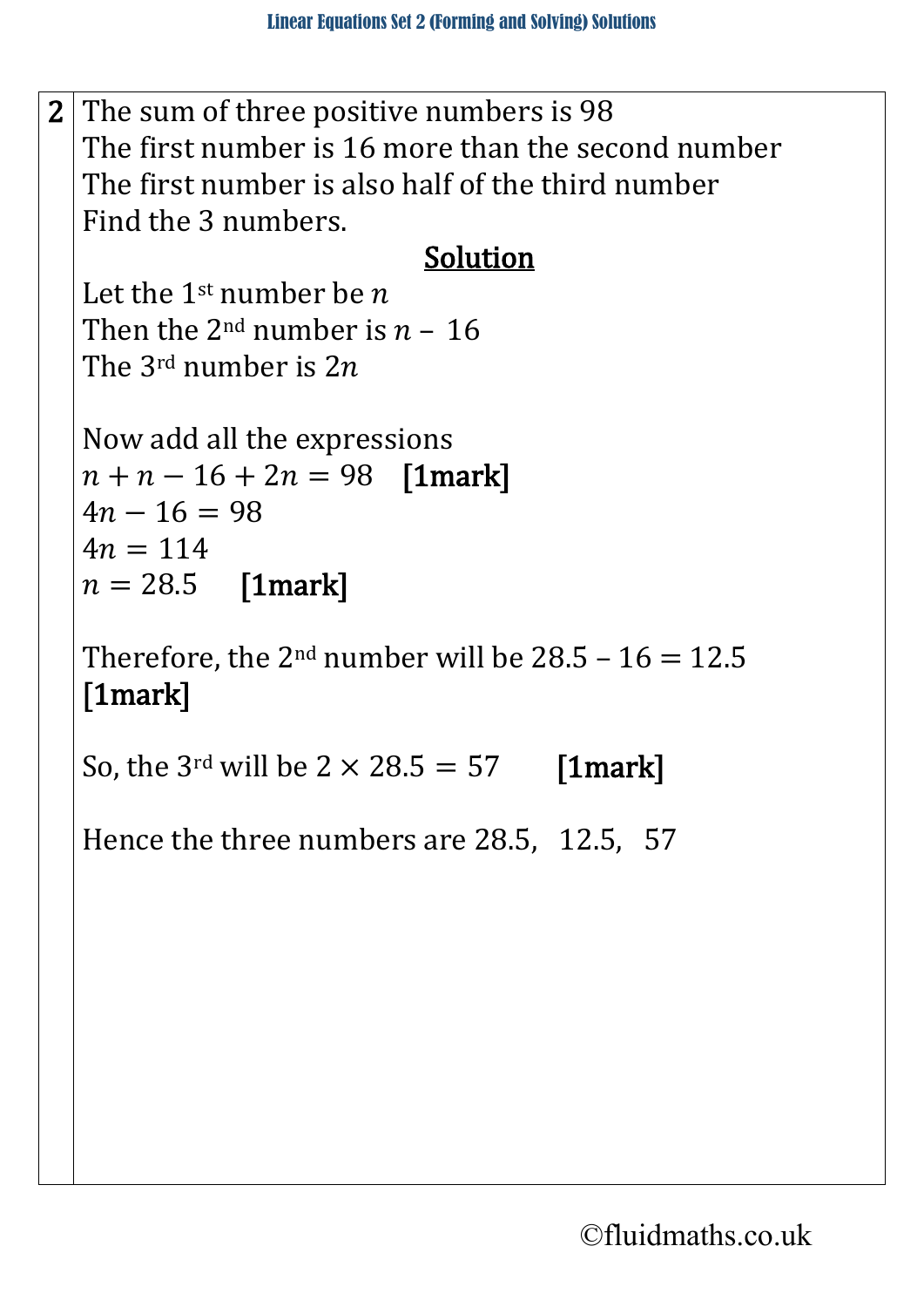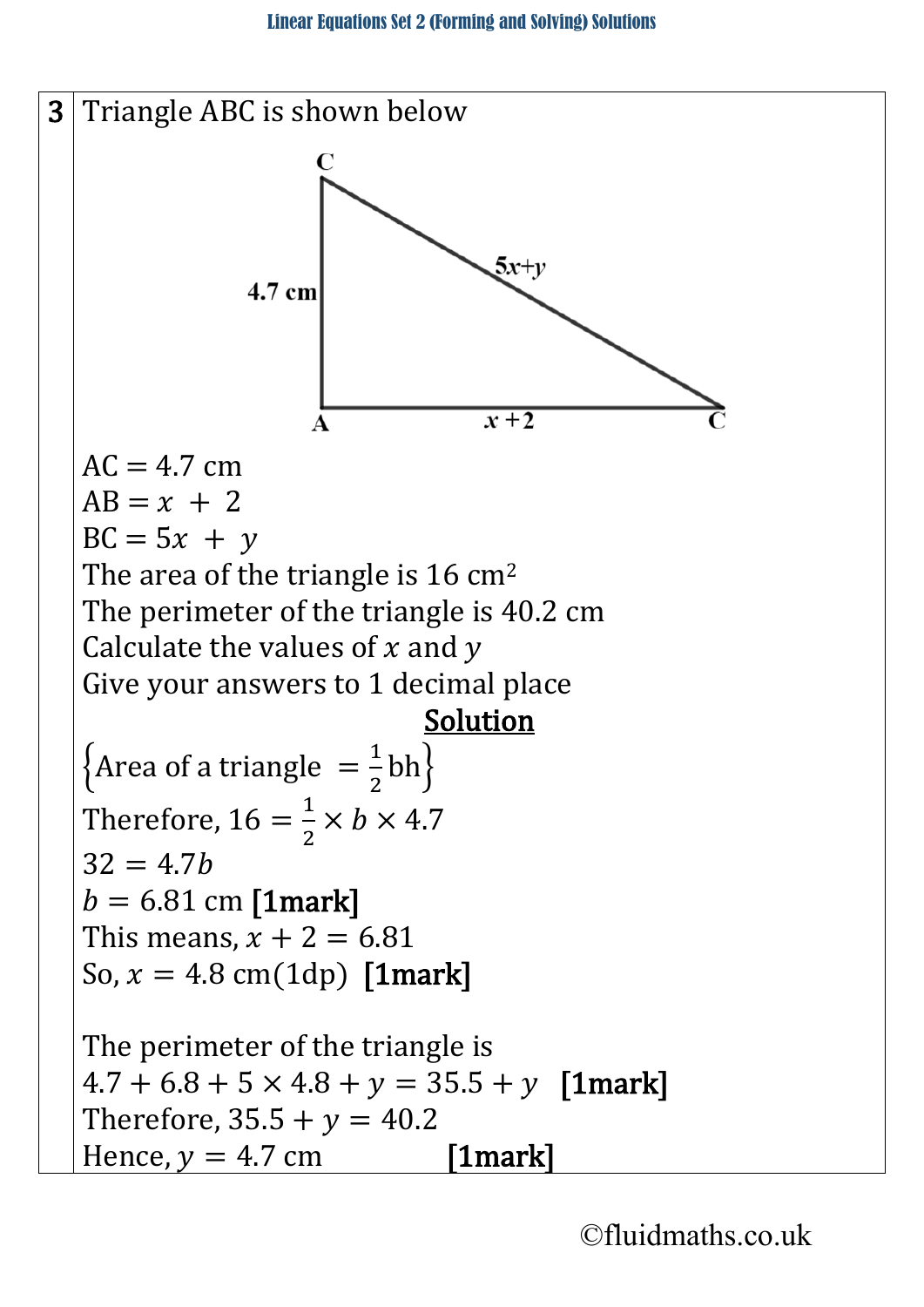